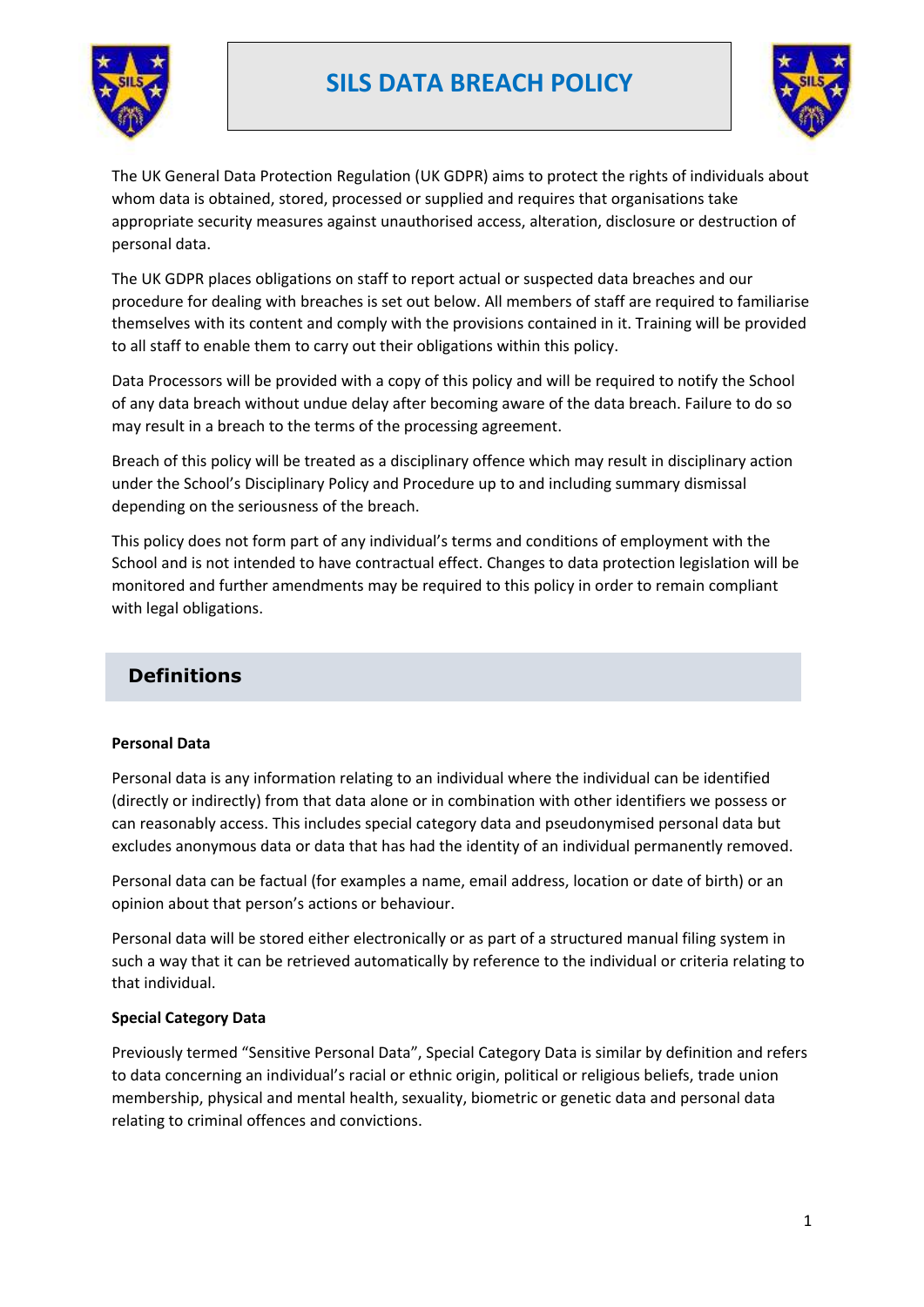Personal Data Breach A personal data breach is a breach of security leading to the accidental or unlawful destruction, loss, alteration, unauthorised disclosure of, or access to, personal data or special category data transmitted, stored or otherwise processed.

#### **Data Subject**

Person to whom the personal data relates.

**ICO**

ICO is the Information Commissioner's Office, the UK's independent regulator for data protection and information.

# **Responsibility**

The Data Protection Officer has overall responsibility for breach notification within the School. They are responsible for ensuring breach notification processes are adhered to by all staff and are the designated point of contact for personal data breaches.

The Data Protection Officer (DPO) is responsible for overseeing this policy and developing datarelated policies and guidelines.

Please contact the DPO with any questions about the operation of this policy or the UK GDPR or if you have any concerns that this policy is not being or has not been followed.

The DPO's contact details are set out below: -

Data Protection Officer: Judicium Consulting Limited Address: 72 Cannon Street, London, EC4N 6AE Email: [dataservices@judicium.com](mailto:dataservices@judicium.com) Web: www.judiciumeducation.co.uk Telephone: 0203 326 9174 Lead Contact: Craig Stilwell

# **Security and Data-Related Policies**

Staff should refer to the following policies that are related to this data breach policy: -

**Data Protection Policy** which sets out the School's obligations under UK GDPR about how they process personal data. A personal data breach is a breach of security leading to the accidental or unlawful destruction, loss, alteration, unauthorised disclosure of, or access to, personal data or special category data transmitted, stored or otherwise processed.

### **Data Breach Procedure**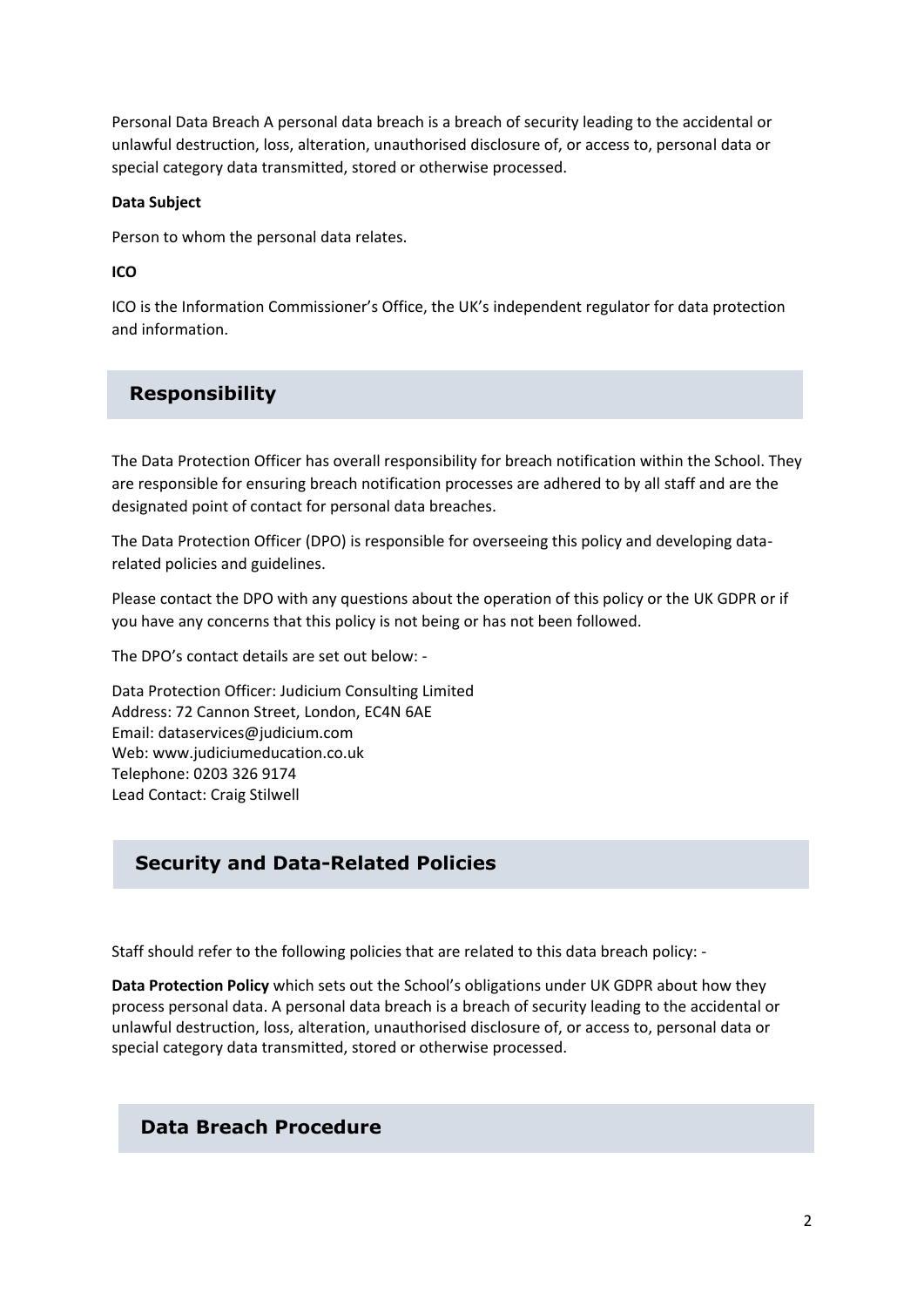Examples of a data breach could include the following (but are not exhaustive): -

- Loss or theft of data or equipment on which data is stored, for example loss of a laptop or a paper file (this includes accidental loss);
- Inappropriate access controls allowing unauthorised use;
- Equipment failure;
- Human error (for example sending an email or SMS to the wrong recipient);
- Unforeseen circumstances such as a fire or flood;
- Hacking, phishing and other "blagging" attacks where information is obtained by deceiving whoever holds it.

#### **When Does it Need to be Reported?**

The School must notify the ICO of a data breach where it is likely to result in a risk to the rights and freedoms of individuals. This means that the breach needs to be more than just losing personal data and if unaddressed the breach is likely to have a significant detrimental effect on individuals.

Examples of where the breach may have a significant effect includes: -

- potential or actual discrimination;
- potential or actual financial loss;
- potential or actual loss of confidentiality;
- risk to physical safety or reputation;
- exposure to identity theft (for example through the release of non-public identifiers such as passport details);
- the exposure of the private aspect of a person's life becoming known by others.

If the breach is likely to result in a high risk to the rights and freedoms of individuals then the individuals must also be notified directly.

# **Reporting a Data Breach**

If you know or suspect a personal data breach has occurred or may occur which meets the criteria above, you should: -

• Complete an email with the breach information and email the form to the Deputy Data Protection Officer or the Data Protection Officer.

Where appropriate, you should liaise with your line manager about completion of the data report form. Breach reporting is encouraged throughout the School and staff are expected to seek advice if they are unsure as to whether the breach should be reported and/or could result in a risk to the rights and freedom of individuals. They can seek advice from their line manager, The Deputy Data Protection Officer or the DPO.

### **Managing and Recording the Breach**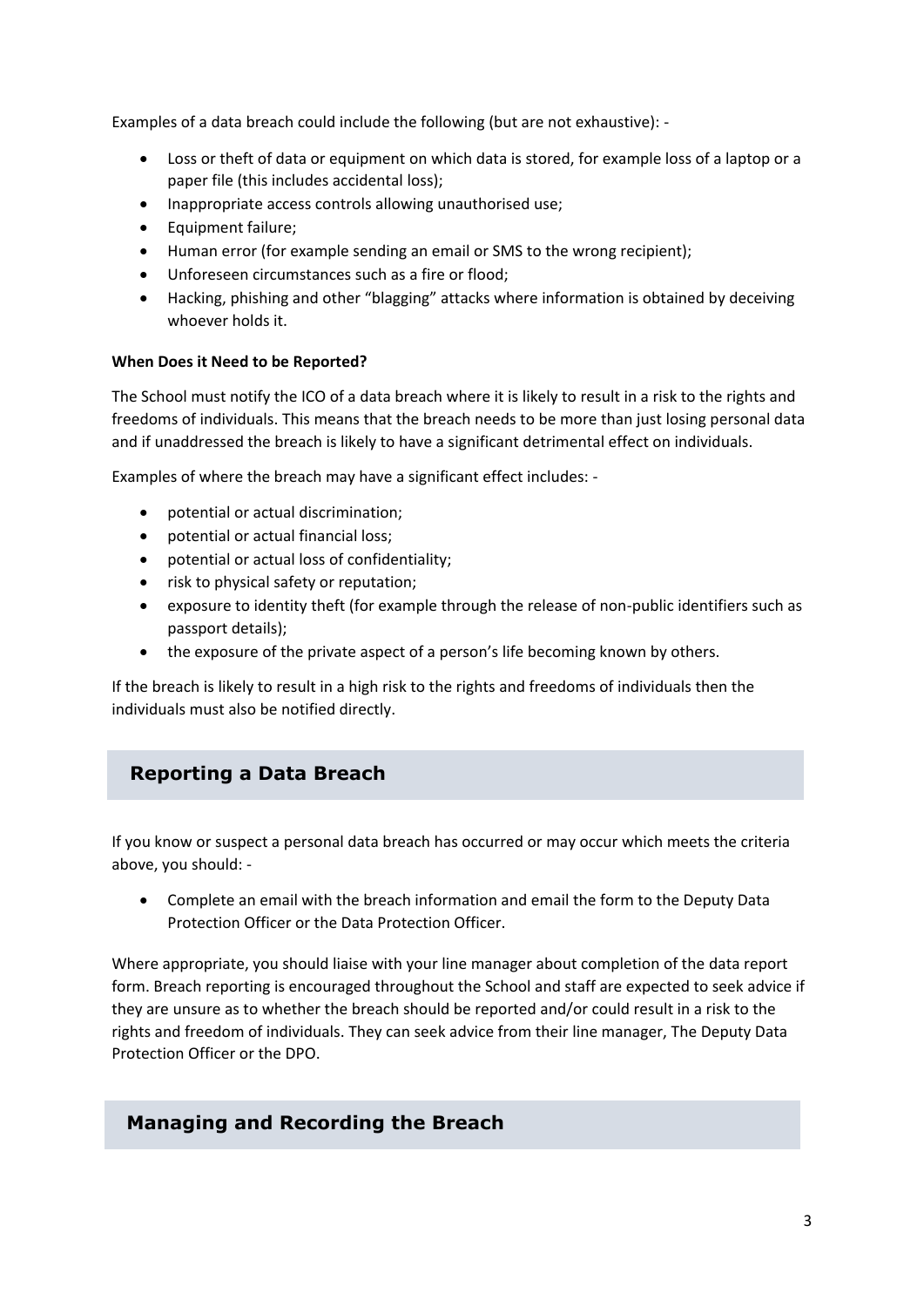Once reported, you should not take any further action in relation to the breach. In particular you must not notify any affected individuals or regulators or investigate further. The Deputy Data Protection Officer will acknowledge receipt of the data breach report and take appropriate steps to deal with the report in collaboration with the DPO.

On being notified of a suspected personal data breach, The Deputy Data Protection Officer will notify the DPO. Collectively they will take immediate steps to establish whether a personal data breach has in fact occurred. If so they will take steps to:-

- Where possible, contain the data breach;
- As far as possible, recover, rectify or delete the data that has been lost, damaged or disclosed;
- Assess and record the breach in the School's data breach register;
- Notify the ICO where required;
- Notify data subjects affected by the breach if required;
- Notify other appropriate parties to the breach;
- Take steps to prevent future breaches.

### **Notifying the ICO**

The DPO will notify the ICO when a personal data breach has occurred which is likely to result in a risk to the rights and freedoms of individuals.

This will be done without undue delay and, where possible, within 72 hours of becoming aware of the breach. The 72 hours deadline is applicable regardless of school holidays (I.e. it is not 72 working hours). If the School are unsure of whether to report a breach, the assumption will be to report it.

Where the notification is not made within 72 hours of becoming aware of the breach, written reasons will be recorded as to why there was a delay in referring the matter to the ICO.

### **Notifying Data Subjects**

Where the data breach is likely to result in a high risk to the rights and freedoms of data subjects, the Deputy Data Protection Officer will notify the affected individuals without undue delay including the name and contact details of the DPO and ICO, the likely consequences of the data breach and the measures the School have (or intended) to take to address the breach.

When determining whether it is necessary to notify individuals directly of the breach, the Deputy Data Protection Officer will co-operate with and seek guidance from the DPO, the ICO and any other relevant authorities (such as the police).

If it would involve disproportionate effort to notify the data subjects directly (for example, by not having contact details of the affected individual) then the School will consider alternative means to make those affected aware (for example by making a statement on the School website).

### **Notifying Other Authorities**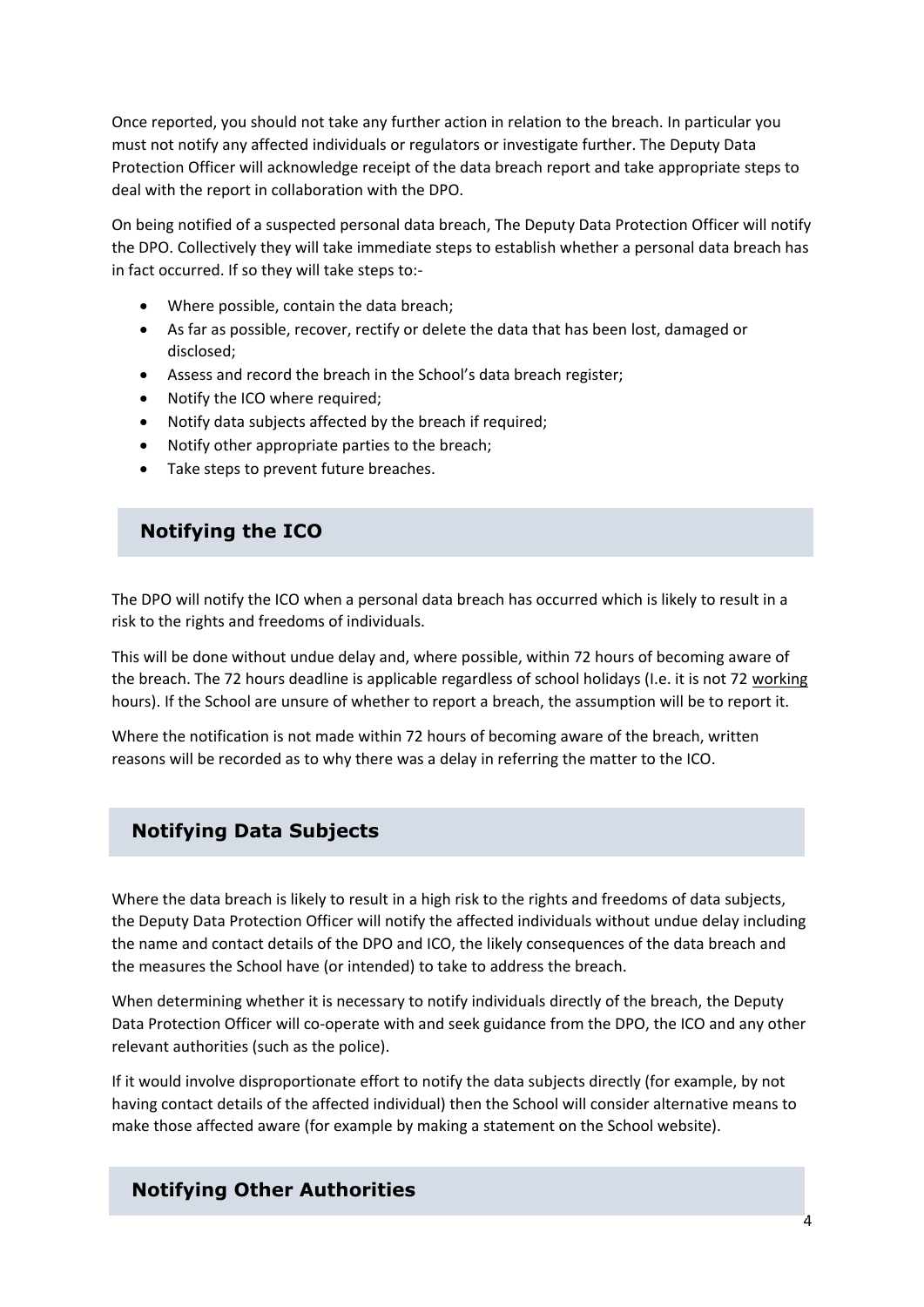The School will need to consider whether other parties need to be notified of the breach. For example:

- Insurers;
- Parents;
- Third parties (for example, when they are also affected by the breach);
- Local authority;
- The police (for example, if the breach involved theft of equipment or data).

This list is non-exhaustive.

### **Assessing the Breach**

Once initial reporting procedures have been carried out, the School will carry out all necessary investigations into the breach.

The School will identify how the breach occurred and take immediate steps to stop or minimise further loss, destruction or unauthorised disclosure of personal data. We will identify ways to recover correct or delete data (for example notifying our insurers or the police if the breach involves stolen hardware or data).

Having dealt with containing the breach, the School will consider the risks associated with the breach. These factors will help determine whether further steps need to be taken (for example notifying the ICO and/or data subjects as set out above). These factors include:

- What type of data is involved and how sensitive it is;
- The volume of data affected:
- Who is affected by the breach (i.e. the categories and number of people involved);
- The likely consequences of the breach on affected data subjects following containment and whether further issues are likely to materialise;
- Are there any protections in place to secure the data (for example, encryption, password protection, pseudonymisation);
- What has happened to the data;
- What could the data tell a third party about the data subject;
- What are the likely consequences of the personal data breach on the school; and
- Any other wider consequences which may be applicable.

### **Preventing Future Breaches**

Once the data breach has been dealt with, the School will consider its security processes with the aim of preventing further breaches. In order to do this, we will:

- Establish what security measures were in place when the breach occurred;
- Assess whether technical or organisational measures can be implemented to prevent the breach happening again;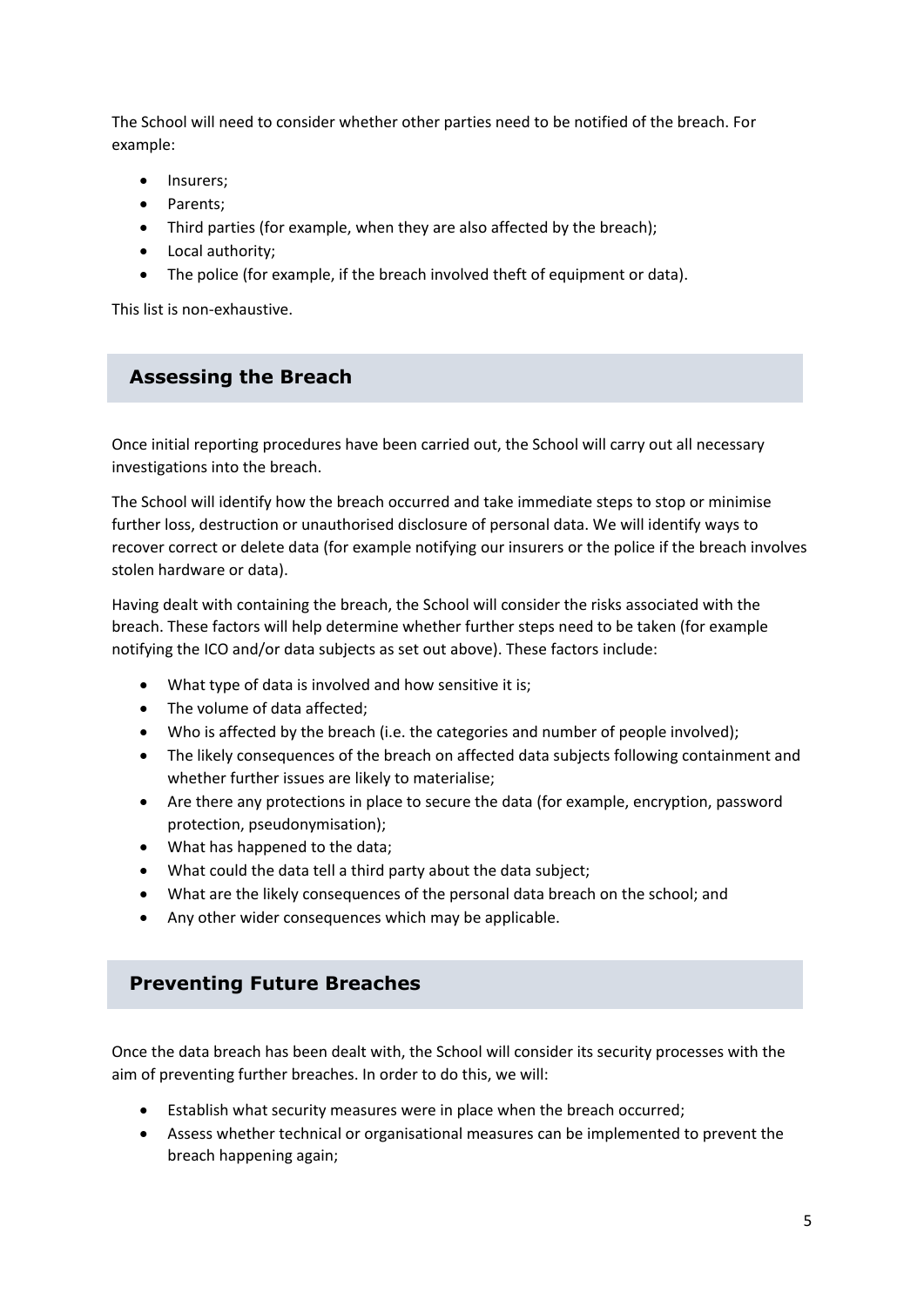- Consider whether there is adequate staff awareness of security issues and look to fill any gaps through training or tailored advice;
- Consider whether it is necessary to conduct a privacy or data protection impact assessment;
- Consider whether further audits or data protection steps need to be taken;
- To update the data breach register;
- To debrief governors/management following the investigation.

### **Reporting Data Protection Concerns**

Prevention is always better than dealing with data protection as an after-thought. Data security concerns may arise at any time and we would encourage you to report any concerns (even if they do not meet the criteria of a data breach) that you may have to the Deputy Data Protection Officer or the DPO. This can help capture risks as they emerge, protect the School from data breaches and keep our processes up to date and effective.

### **Training**

The School will ensure that staff are trained and aware on the need to report data breaches to ensure that they know to detect a data breach and the procedures of reporting them. This policy will be shared with staff.

#### **Monitoring**

We will monitor the effectiveness of this and all of our policies and procedures and conduct a full review and update as appropriate.

Our monitoring and review will include looking at how our policies and procedures are working in practice to reduce the risks posed to the School.

### **Acknowledgment of Reading the Policy**

I can confirm that I have read this policy and understand its contents